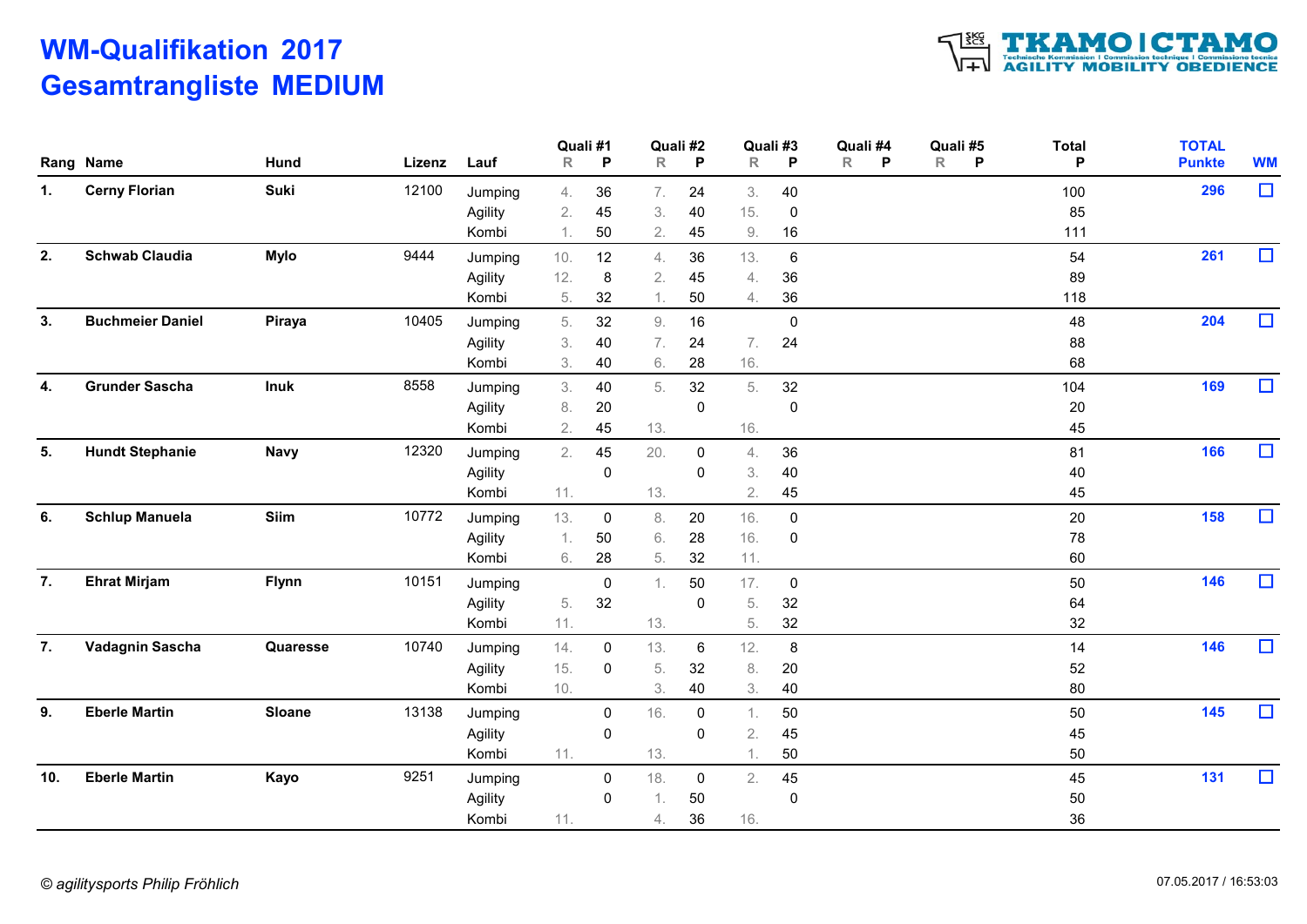## **Gesamtrangliste WMQ MEDIUM** Seite 2

|     | <b>Gesamtrangliste WMQ MEDIUM</b>    |             |             |                    |              |                                  |     |                            |           |                            |          |          |                |               | Seite 2   |
|-----|--------------------------------------|-------------|-------------|--------------------|--------------|----------------------------------|-----|----------------------------|-----------|----------------------------|----------|----------|----------------|---------------|-----------|
|     |                                      |             |             |                    |              | Quali #1                         |     | Quali #2                   |           | Quali #3                   | Quali #4 | Quali #5 | <b>Total</b>   | <b>TOTAL</b>  |           |
|     | Rang Name                            | <b>Hund</b> | Lizenz Lauf |                    | $\mathsf{R}$ | $\mathsf{P}$                     | R   | P                          |           | $R$ $P$                    | R<br>P   | R<br>- P | P              | <b>Punkte</b> | <b>WM</b> |
| 11. | Eichenberger Manuela                 | Win         | 10036       | Jumping            | 1.           | 50                               | 3.  | 40                         |           | $\mathbf 0$                |          |          | 90             | 100           | $\Box$    |
|     |                                      |             |             | Agility            |              | $\mathbf 0$                      |     | 0                          | 11.       | 10                         |          |          | 10             |               |           |
|     |                                      |             |             | Kombi              | 11.          |                                  | 13. |                            | 16.       |                            |          |          |                |               |           |
| 12. | <b>Kohler Silvia</b>                 | Nirwana     | 9675        | Jumping            | 7.           | 24                               | 14. | $\overline{4}$             | 10.       | 12                         |          |          | 40             | 76            | $\Box$    |
|     |                                      |             |             | Agility            | 13.          | $\overline{0}$                   | 14. | $\mathbf 0$                |           | $\mathbf 0$                |          |          | 0              |               |           |
| 13. | <b>Frischknecht Anita</b>            |             |             | Kombi              | 4.           | $36\,$                           | 10. |                            | 16.       |                            |          |          | 36             | 60            | $\Box$    |
|     |                                      | Gilly       | 10927       | Jumping<br>Agility | 4.           | $\mathbf 0$<br>36                |     | $\mathbf 0$<br>$\mathbf 0$ | 7.        | 24<br>0                    |          |          | 24<br>36       |               |           |
|     |                                      |             |             | Kombi              | 11.          |                                  | 13. |                            | 16.       |                            |          |          |                |               |           |
| 14. | <b>Pacaud Marline</b>                | Looky       | 12971       | Jumping            |              | $\mathbf 0$                      |     | $\mathbf 0$                | 6.        | 28                         |          |          | 28             | 56            | $\Box$    |
|     |                                      |             |             | Agility            |              | $\mathbf 0$                      | 15. | $\mathbf 0$                | 14.       | $\overline{4}$             |          |          | 4              |               |           |
|     |                                      |             |             | Kombi              | 11.          |                                  | 13. |                            | 7.        | 24                         |          |          | 24             |               |           |
| 14. | <b>Zwahlen Caroline</b>              | Yandara     | 12226       | Jumping            |              | $\mathbf 0$                      |     | 0                          | 8.        | 20                         |          |          | 20             | 56            | $\Box$    |
|     |                                      |             |             | Agility            |              | $\mathbf 0$                      |     | $\mathbf 0$                | 12.       | 8                          |          |          | 8              |               |           |
|     |                                      |             |             | Kombi              | 11.          |                                  | 13. |                            | 6.        | 28                         |          |          | 28             |               |           |
| 16. | <b>Gohl Tamara</b>                   | July        | 11271       | Jumping<br>Agility | 18.          | 11. 10<br>$\mathbf 0$            |     | $\mathbf 0$<br>0           | 9.<br>13. | 16<br>6                    |          |          | 26<br>6        | 52            | $\Box$    |
|     |                                      |             |             | Kombi              | 9.           |                                  | 13. |                            | 8.        | 20                         |          |          | 20             |               |           |
|     | 17. Piontek Meister Christine Solaia |             | 13210       | Jumping            | 12.          | $\overline{0}$                   | 17. | $\mathbf 0$                |           | $\mathbf 0$                |          |          | $\mathbf 0$    | 50            | $\Box$    |
|     |                                      |             |             | Agility            |              | $\mathbf 0$                      |     | 0                          | 1.        | 50                         |          |          | 50             |               |           |
|     |                                      |             |             | Kombi              | 11.          |                                  | 13. |                            | 16.       |                            |          |          |                |               |           |
| 18. | Bötschi Barbara                      | Hope        | 12726       | Jumping            |              | $\overline{0}$                   |     | $\overline{0}$             | 20.       | $\overline{0}$             |          |          | $\mathbf 0$    | 48            | $\Box$    |
|     |                                      |             |             | Agility            | 10.          | 12                               | 4.  | 36                         | 18.       | 0                          |          |          | 48             |               |           |
|     |                                      |             |             | Kombi              | 11.          |                                  | 13. |                            | 13.       |                            |          |          |                |               |           |
|     | 19. Zumthurm Silvan                  | Idy         | 12246       | Jumping<br>Agility |              | $\overline{0}$<br>$\overline{0}$ | 2.  | 45<br>$\mathbf 0$          |           | $\mathbf 0$<br>$\mathbf 0$ |          |          | 45<br>0        |               | 45 $\Box$ |
|     |                                      |             |             | Kombi              | 11.          |                                  | 13. |                            | 16.       |                            |          |          |                |               |           |
|     | 20. Blum Sandra                      | Leif        | 13047       | Jumping            |              | $\overline{0}$                   |     | $\overline{0}$             | 15.       | $\overline{2}$             |          |          | $\overline{2}$ | 42            | $\Box$    |
|     |                                      |             |             | Agility            | 7.           | 24                               | 9.  | 16                         | 20.       | $\mathbf 0$                |          |          | 40             |               |           |
|     |                                      |             |             | Kombi              | 11.          |                                  | 13. |                            | 15.       |                            |          |          |                |               |           |
|     | 21. Bannwart Jasmin                  | Yesper      | 10112       | Jumping            |              | $\overline{0}$                   | 10. | 12                         |           | $\mathbf 0$                |          |          | 12             | 40            | $\Box$    |
|     |                                      |             |             | Agility            |              | $\mathbf 0$                      |     | $\mathbf 0$                | 6.        | 28                         |          |          | 28             |               |           |
|     |                                      |             |             | Kombi              | 11.          |                                  | 13. |                            | 16.       |                            |          |          |                |               |           |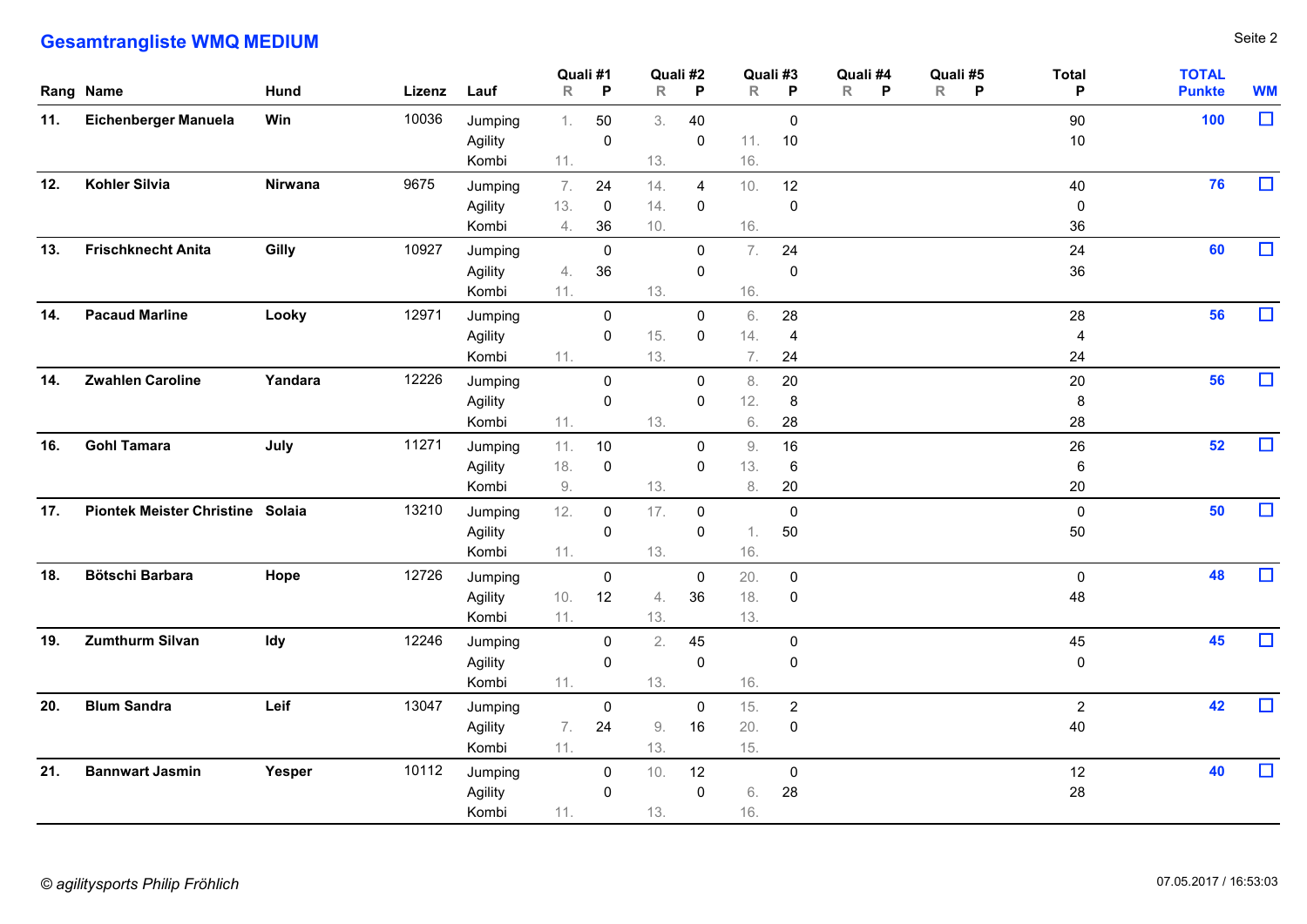## **Gesamtrangliste WMQ MEDIUM** Seite 3

|     | <b>Gesamtrangliste WMQ MEDIUM</b> |               |             |                             |                 |                                  |                       |                               |                         |                               |                                                                |                       |                               | Seite 3   |
|-----|-----------------------------------|---------------|-------------|-----------------------------|-----------------|----------------------------------|-----------------------|-------------------------------|-------------------------|-------------------------------|----------------------------------------------------------------|-----------------------|-------------------------------|-----------|
|     | Rang Name                         | <b>Hund</b>   | Lizenz Lauf |                             | $\mathsf{R}$    | Quali #1<br>$\mathsf{P}$         | $\mathsf{R}$          | Quali #2<br>P                 | Quali #3<br>R           | $\mathsf{P}$                  | Quali #4<br>Quali #5<br>R<br>$\mathsf{P}$<br>R<br>$\mathsf{P}$ | <b>Total</b><br>P     | <b>TOTAL</b><br><b>Punkte</b> | <b>WM</b> |
| 21. | Dänzer Nathalie                   | Angelina      | 10608       | Jumping<br>Agility<br>Kombi | 9.<br>14.<br>7. | 16<br>$\overline{0}$<br>24       | 23.<br>13.            | $\mathbf 0$<br>$\mathbf 0$    | 19.<br>16.              | $\mathbf 0$<br>0              |                                                                | 16<br>0<br>24         | 40                            | $\Box$    |
| 23. | <b>Hasler Gudrun</b>              | Camino        | 11634       | Jumping<br>Agility<br>Kombi | 6.<br>11.       | 28<br>$\mathbf 0$                | 11.<br>13.            | 10<br>$\mathsf 0$             | 16.                     | $\mathbf 0$<br>$\mathbf 0$    |                                                                | 38<br>$\mathbf 0$     | 38                            | $\Box$    |
| 24. | Dély Corane                       | Diam's        | 9653        | Jumping<br>Agility<br>Kombi | 8.<br>17.<br>8. | 20<br>$\mathbf 0$                | 15.<br>11.<br>$9. \,$ | $\overline{2}$<br>$\mathbf 0$ | 22.<br>10.<br>14.       | $\mathbf 0$<br>12             |                                                                | 22<br>12              | 34                            | $\Box$    |
| 25. | <b>Burri Yvonne</b>               | Fyn           | 11558       | Jumping<br>Agility<br>Kombi | 6.<br>11.       | $\mathbf 0$<br>28                | 13.                   | $\mathbf 0$<br>$\mathbf 0$    | 16.                     | $\mathbf 0$<br>$\mathbf 0$    |                                                                | 0<br>28               | 28                            | $\Box$    |
|     | 25. Millwater Guy                 | Gipsy         | 10370       | Jumping<br>Agility<br>Kombi | 11.             | $\mathbf 0$<br>$\overline{0}$    | 6.<br>13.             | 28<br>$\mathbf 0$             | 16.                     | $\mathbf 0$<br>$\mathbf 0$    |                                                                | 28<br>$\mathbf 0$     | <b>28</b>                     | $\Box$    |
| 27. | <b>Wittwer Yvonne</b>             | AJ            | 8677        | Jumping<br>Agility<br>Kombi | 11.             | $\overline{0}$<br>$\overline{0}$ | 21.<br>8.<br>7.       | $\overline{0}$<br>20          | 18.<br>17.<br>12.       | $\mathbf 0$<br>$\mathbf 0$    |                                                                | $\mathbf 0$<br>20     | 20                            | $\Box$    |
|     | 28. Hasler Gudrun                 | Sasu          | 12284       | Jumping<br>Agility<br>Kombi | 16.<br>11.      | $\mathbf 0$<br>$\mathbf 0$       | 12.<br>12.<br>8.      | 8<br>$\mathbf 0$              | 11.<br>16.              | 10<br>$\pmb{0}$               |                                                                | 18<br>0               | 18                            | $\Box$    |
|     | 29. Frey Michel                   | Queen         | 13266       | Jumping<br>Agility<br>Kombi | 9.<br>11.       | $\overline{0}$<br>16             | 19.<br>13.<br>12.     | $\mathbf 0$<br>$\mathbf 0$    | 19.<br>16.              | $\mathbf 0$<br>$\mathbf 0$    |                                                                | $\mathbf 0$<br>$16\,$ | 16                            | $\Box$    |
|     | 29. Wittwer Yvonne                | Lou           | 11487       | Jumping<br>Agility<br>Kombi | 11.             | $\overline{0}$<br>$\mathbf 0$    | 25.<br>13.            | $\mathbf 0$<br>$\mathbf 0$    | 21.<br>$9. \,$<br>$10.$ | $\overline{0}$<br>16          |                                                                | $\mathbf 0$<br>16     | 16                            | $\Box$    |
|     | 31. Chalançon Christine           | <b>Hip'op</b> | 11441       | Jumping<br>Agility<br>Kombi | 11.             | $\overline{0}$<br>11. 10         | 13.                   |                               | 16.                     |                               |                                                                | $\mathbf 0$<br>$10\,$ | 10                            | $\Box$    |
|     | 32. Golay Cynthia                 | Deejay        | 10650       | Jumping<br>Agility<br>Kombi | 11.             | $\overline{0}$<br>$\overline{0}$ | 24.<br>13.            | $\mathbf 0$<br>$\mathbf 0$    | 14.<br>16.              | $\overline{a}$<br>$\mathbf 0$ |                                                                | 4<br>$\mathbf 0$      | $\overline{\mathbf{4}}$       | $\Box$    |